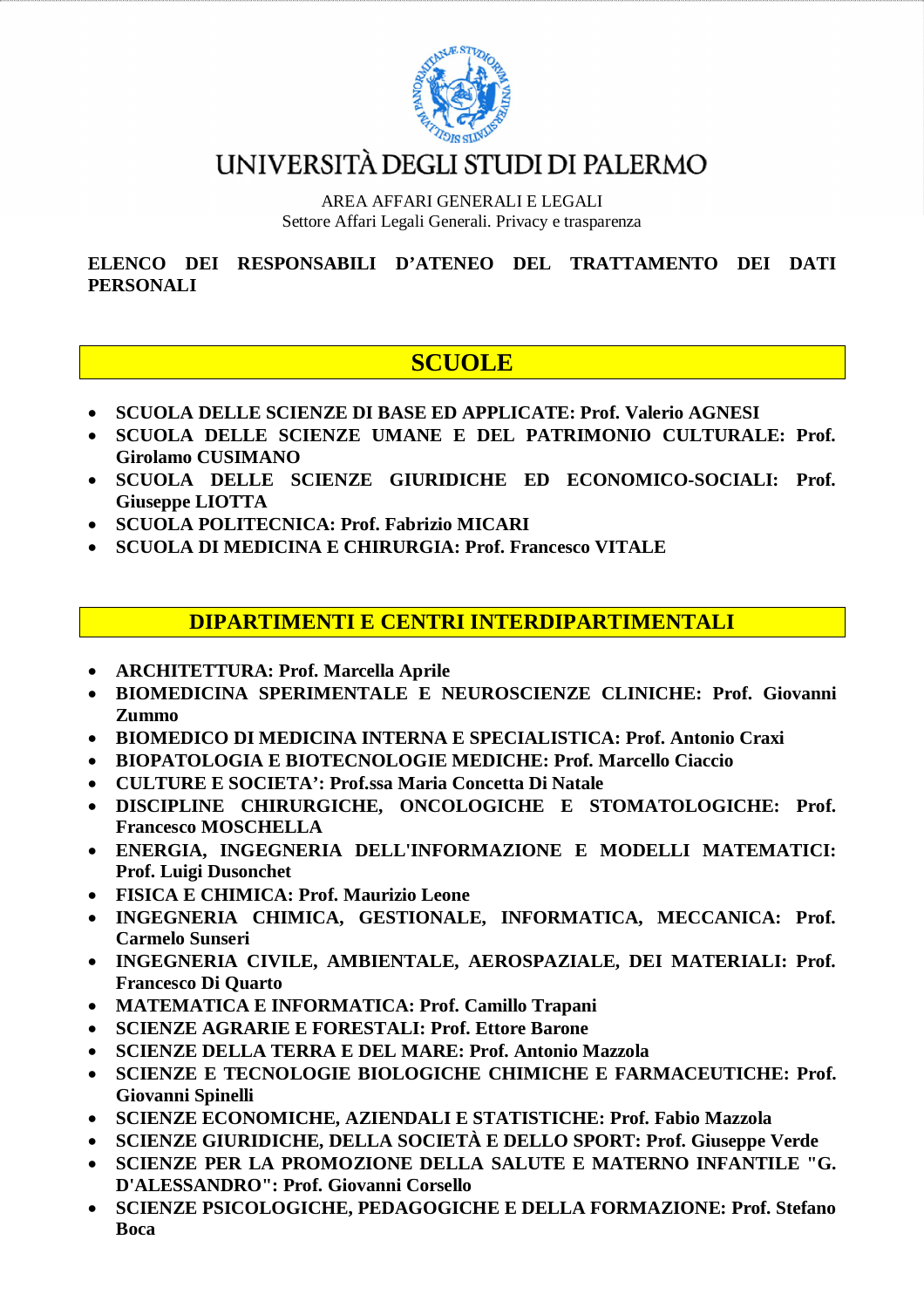

# UNIVERSITÀ DEGLI STUDI DI PALERMO

AREA AFFARI GENERALI E LEGALI Settore Affari Legali Generali. Privacy e trasparenza

- **SCIENZE UMANISTICHE: Prof. Laura Auteri**
- **STUDI EUROPEI INTEGRAZIONI INTERNAZIONALI. DIRITTI, ECONOMIA, MANAGEMENT, STORIA, LINGUE E CULTURE (DEMS): Prof. Giovanni Fiandaca**
- **UNINETLAB: Prof. Leopoldo Ceraulo**
- **CENTRO INTERDIPARTIMENTALE DI TECNOLOGIE DELLA CONOSCENZA: Prof. Antonio Chella**
- **DI RICERCA PER L'EFFICACIA E L'APPROPRIATEZZA IN MEDICINA (C.R.E.A.M.): Prof. Salvatore Corrao**
- **CENTRO INTERDIPARTIMENTALE DI STUDI EUROPEI E COMPARATISTICI (CISECOM): Prof. Alessandro Bellavista**
- **CENTRO INTERDIPARTIMENTALE DI RICERCHE SULLA PROGRAMMAZIONE INFORMATICA DELL'ECONOMIA E DELLE TECNOLOGIE (CIRPIET): Prof. Luigi Cannizzaro**

#### **AMMINISTRAZIONE CENTRALE**

- **RETTORATO: Prof. Roberto Lagalla**
- **DIREZIONE GENERALE: Dott. Antonio Valenti**
- **AREA RICERCA E SVILUPPO: Dott. Gandolfo Gallina**
- **AREA FORMAZIONE, CULTURA, SERVIZI AGLI STUDENTI: Dott. Antonio Valenti (interim)**
- **AREA RISORSE UMANE: Dott.sa Giuseppa Lenzo**
- **AREA ECONOMICO - FINANZIARIA: Dott.sa Giuseppa la Tona**
- **AREA PATRIMONIALE E NEGOZIALE: Dott. Calogero Schilleci**
- **AREA AFFARI GENERALI E LEGALI: Dott. Sergio Casella**
- **AREA SERVIZI A RETE: Dott. Massimo Tartamella**

### **POLI DIDATTICI**

- **POLO DIDATTICO DI AGRIGENTO: Prof. Lucio Melazzo**
- **POLO DIDATTICO DI TRAPANI: Prof. Silvio Mazzarrese**

#### **RESPONSABILI ESTERNI:**

- **BANCO DI SICILIA UNICREDIT GROUP S.P.A.**
- **UNICREDIT GLOBAL INFORMATION SERVICE S.P.A.**
- **UNICREDIT BUSINESS PARTNER S.C.P.A.**
- **CINECA CONSORZIO INTERUNIVERSITARIO**
- **SELFIN S.P.A.**
- **KION S.P.A.**
- **FIDELITER SOC. COOP.**
- **SICURCENTER**